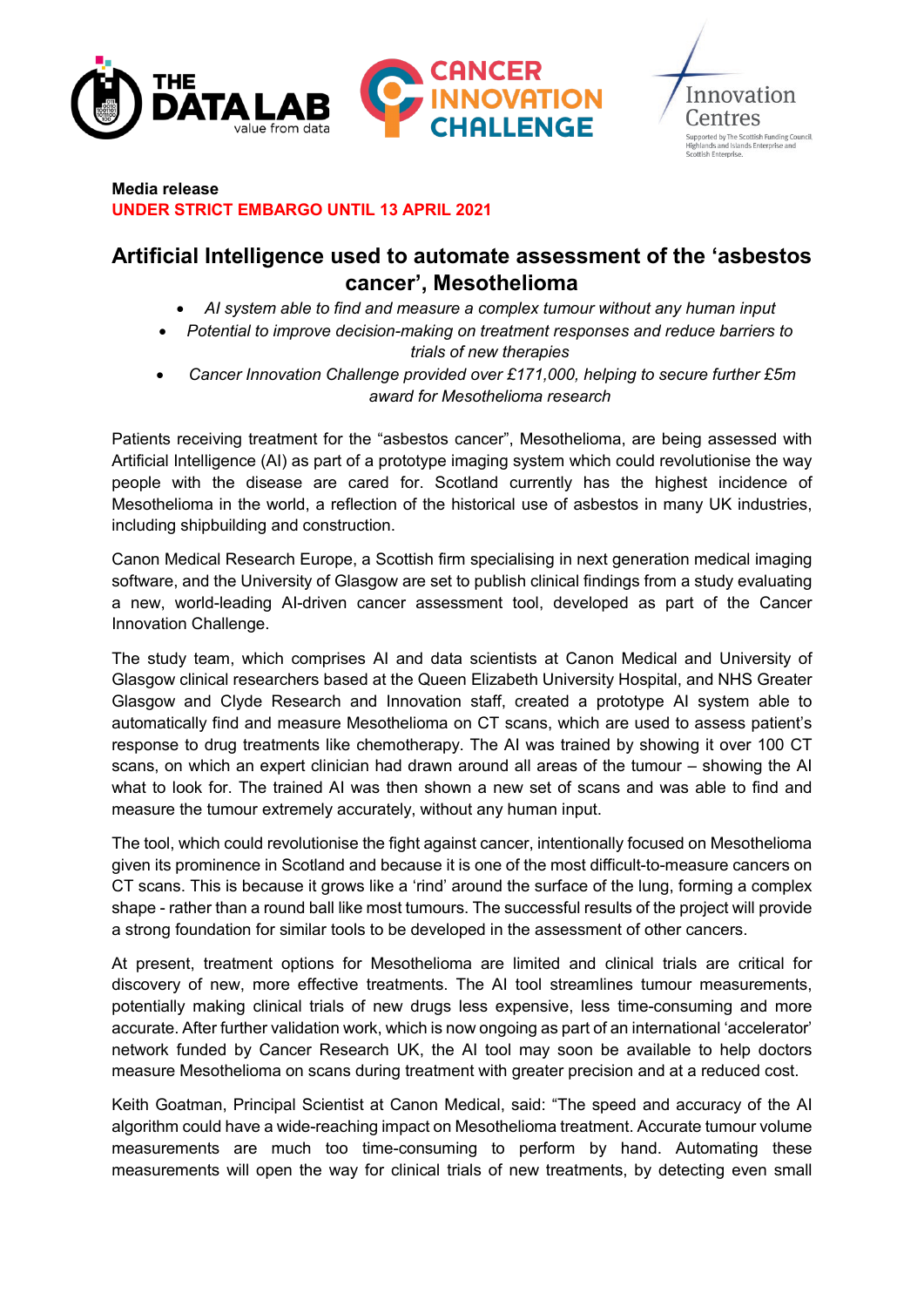

changes in the tumour size. Ultimately, it could be used routinely in hospitals to decide the best treatment for each individual.

"The funding and support from the Cancer Innovation Challenge has been vital in bringing this idea to life, and we are looking forward to continuing our work with the excellent team at the University of Glasgow in the years to come. This work is a strong first step towards real change in the treatment of all cancers – not just Mesothelioma."

Professor Kevin Blyth, Professor of Respiratory Medicine in the University of Glasgow, and Honorary Consultant Respiratory Physician at Queen Elizabeth University Hospital, NHS Greater Glasgow and Clyde, said: "To our knowledge, this study is world-leading in its successful use of AI to assess treatment response in Mesothelioma. Using external data sets to validate our results, we have shown that tumours can be accurately measured by AI, giving us a new tool that will help us make better decisions for patients on treatment and reducing barriers to development of new treatments in clinical trials.

"The results, which are testament to the expertise of Canon Medical and made possible by the Cancer Innovation Challenge funding, have acted as a springboard towards our next project, the PREDICT-Meso Accelerator, which is now allowing us to further develop the AI so that it can start benefiting patients soon."

Launched in 2017, the Cancer Innovation Challenge is a £1 million project funded by the Scottish Government through the Scottish Funding Council to encourage collaboration between innovation centres, medical professionals and cutting-edge healthcare businesses to help Scotland become a world-leader in cancer care.

The project brings together three Innovation Centres, led by [The Data Lab](https://www.thedatalab.com/skills-talent/) in collaboration with [Digital Health and Care Institute](http://www.dhi-scotland.com/) (DHI) and [Precision Medicine Scotland.](https://www.precisionmedicinescotland.com/)

Steph Wright, Director of Health & Wellbeing Engagement at The Data Lab, added: "The work to develop this world-leading tool from Canon Medical and the University of Glasgow, represents an incredibly exciting healthcare innovation. Not only does it have the potential to revolutionise Mesothelioma cancer care through more targeted treatment, but it may also be able to be applied to a number of other cancer types in the future.

"It's been a privilege to play a part in helping to deliver the Scottish Funding Council's Cancer Innovation Challenge initiative, supporting and spotlighting the companies carrying out valuable work that can help make Scotland a leader in data-driven cancer support. Through projects like this, we really can show that data saves lives."

Following publication of the initial study results, the team will continue to work together, supported by part of a £5million funding award made by CRUK, for the PREDICT-Meso Accelerator led by Prof Blyth. In addition to AI optimisation, this project aims to understand how asbestos-driven inflammation develops into Mesothelioma and develop new treatments for the disease. Canon Medical is a key collaborator on this project.

Find out more about the Cancer Innovation Challenge at [www.cancerchallengescotland.com](http://www.cancerchallengescotland.com/)